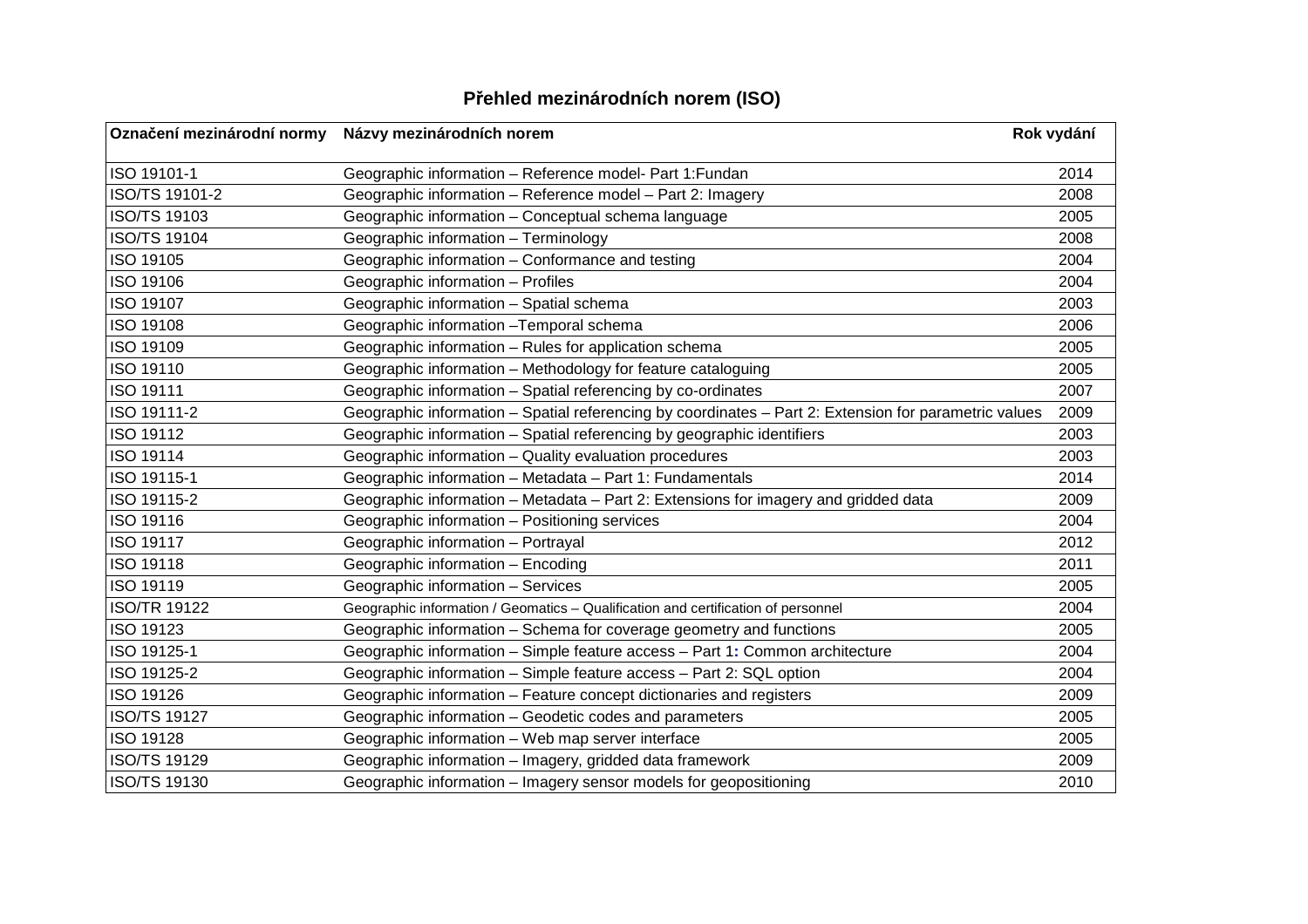| ISO/TS 19130-2      | Geographic information -- Imagery sensor models for geopositioning -                                   |       |
|---------------------|--------------------------------------------------------------------------------------------------------|-------|
|                     | Part 2: SAR, InSAR, lidar and sonar                                                                    | 2014  |
| <b>ISO 19131</b>    | Geographic information - Data product specification                                                    | 2007  |
| ISO 19132           | Geographic information - Location based services possible standards                                    | 2007  |
| ISO 19133           | Geographic information - Location based services - Tracking and navigation                             | 2007  |
| ISO 19134           | Geographic information – Multimodal routing and navigation                                             | 2007  |
| ISO 19135-1         | Geographic information - Procedures for item registration - Part 1: Fundamentals                       | 2015  |
| ISO/TS 19135-2      | Geographic information --Procedures for item registration -- Part 2: XML schema implementation         | 20012 |
| ISO 19136           | Geographic information - Geography Markup Language (GML)                                               | 2007  |
| ISO 19136-2         | Geographic information - Geography Markup Language (GML) - Part 2: Extended schemas and encoding rules | 2015  |
| <b>ISO 19137</b>    | Geographic information - Core profile of the Spatial schema                                            | 2007  |
| <b>ISO/TS 19138</b> | Geographic information - Data Quality Measures                                                         | 2006  |
| <b>ISO/TS 19139</b> | Geographic information - Metadata - XML schema implementation                                          | 2007  |
| ISO/TS 19139-2      | Geographic information - Metadata - XML schema implementation -                                        |       |
|                     | Part 2: Extensions for imagery and gridded data                                                        | 2012  |
| <b>ISO 19141</b>    | Geographic information - Schema for moving features                                                    | 2008  |
| <b>ISO 19142</b>    | Geographic information - Web features service                                                          | 2010  |
| ISO 19143           | Geographic information - Filter encoding                                                               | 2010  |
| ISO 19144-1         | Geographic information - Classification systems - Part 1: Classification system structure              | 2009  |
| ISO 19144-2         | Geographic information - Classification systems - Part 2: Land Cover Meta Language                     | 2012  |
| ISO 19145           | Geographic information - Registry of representations of geographic point location                      | 2013  |
| ISO 19146           | Geographic information - Cross domain vocabularies                                                     | 2010  |
| <b>ISO 19147</b>    | Geographic information - Transfer Nodes                                                                | 2015  |
| <b>ISO 19148</b>    | Geographic information - Linear referencing                                                            | 2012  |
| ISO 19149           | Geographic information - Rights expression language for geographic information - GeoREL                | 2011  |
| ISO/TS 19150-1      | Geographic information - Ontology - Part 1: Framework                                                  | 2012  |
| ISO 19150-2         | Geographic information - Ontology --                                                                   |       |
|                     | Part 2: Rules for developing ontologies in the Web Ontology Language (OWL)                             | 2015  |
| ISO 19152           | Geographic information - Land administration system domain                                             | 2012  |
| ISO 19153           | Geospatial Digital Rights Management Reference Model (GeoDRM RM)                                       | 2014  |
| ISO 19154           | Geographic information - Ubiquitous public access - Reference model                                    | 2014  |
| ISO 19155           | Geographic information - Place Identifier (PI) architecture                                            | 2011  |
| ISO 19156           | Geographic information - Observations and measurement                                                  | 2013  |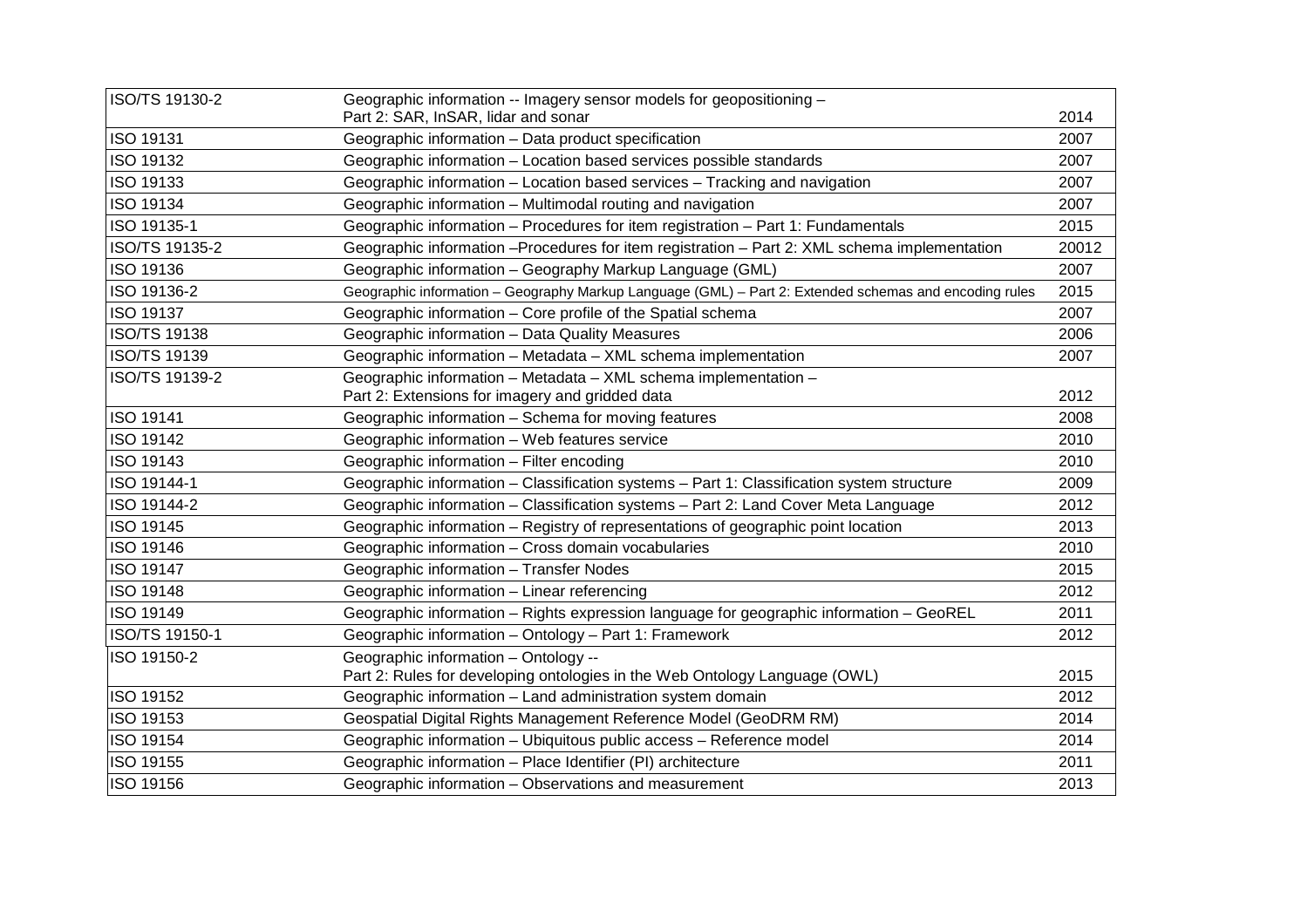| ISO 19157      | Geographic information - Data quality                                                            | 2013 |
|----------------|--------------------------------------------------------------------------------------------------|------|
| ISO/TS 19158   | Geographic information – Quality assurance of data supply                                        | 2012 |
| ISO/TS 19159-1 | Geographic information – Calibration and validation of remote sensing imagery sensors and data – |      |
|                | Part 1: Optical sensors                                                                          | 2014 |
| ISO 19162      | Geographic information - Well-known text representation of coordinate reference systems          | 2015 |
| ISO 6709       | Standard reprezentation of geographic point location by coordinates                              | 2008 |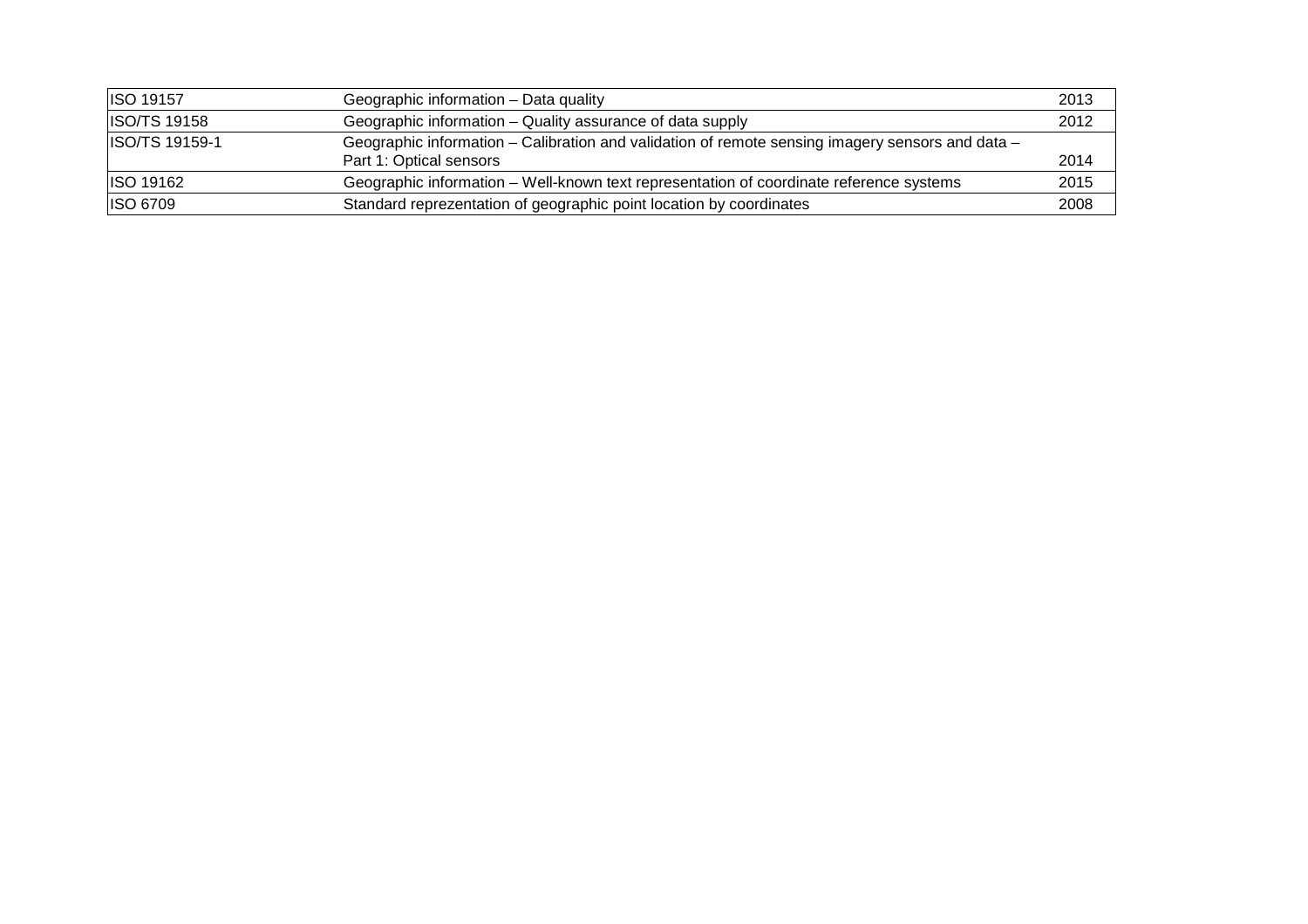| Označení             | Třídicí znak | <b>Název</b>                                                                                      | Způsob<br>zavedení | Rok zavedení<br>do ČSN | Poznámka                              |
|----------------------|--------------|---------------------------------------------------------------------------------------------------|--------------------|------------------------|---------------------------------------|
| TNI CEN TR 15449-1   | 97 9813      | Geografická informace - Infrastruktury prostorových dat - Část 1:<br>Referenční model             | překlad            | 2014                   |                                       |
| TNI CEN TR 15449-2   | 97 9813      | Geografická informace – Infrastruktury prostorových dat – Část 2:<br>Nejlepší praktiky            | překlad            | 2014                   |                                       |
| TNI CEN TR 15449-3   | 97 9813      | Geografická informace - Infrastruktury prostorových dat - Část 3:<br>Pohled soustředěný na data   | překlad            | 2014                   |                                       |
| TNI CEN TR 15449-4   | 97 9813      | Geografická informace – Infrastruktury prostorových dat – Část 4:<br>Pohled soustředěný na služby | překlad            | 2014                   |                                       |
| TNI CEN TR 15449-5   | 97 9813      | Geografická informace – Infrastruktury prostorových dat – Část 5:<br>Validace a zkoušení          | vyhlášením         | 2015                   | Věstník ÚNMZ<br>č. 12/2015            |
| ČSN EN ISO 19101-1   | 97 9820      | Geografická informace – Referenční model – Část 1: Základy                                        | vyhlášením         | 2015                   |                                       |
| ČSN P ISO/TS 19101-2 | 97 9820      | Geografická informace - Referenční model - Část 2: Zobrazení                                      | překlad            | 2010                   |                                       |
| ČSN P ISO/TS 19103   | 97 9822      | Geografická informace - Jazyk konceptuálního schématu                                             | překlad            | 2006                   |                                       |
| ČSN P ISO/TS 19104   | 97 9823      | Geografická informace - Terminologie                                                              | překlad            | 2010                   |                                       |
| ČSN ISO 19105        | 97 9824      | ČSN ISO 19105 (97 9824) Geografická informace – Shoda a<br>zkoušení                               | překlad            | 2003<br>2005           | Změnou 1 je<br>zavedena               |
|                      |              | Změna Z1                                                                                          |                    |                        | ČSN EN ISO                            |
| ČSN ISO 19106        | 97 9825      | Geografická informace - Profily<br>Změna Z1                                                       | překlad            | 2005<br>2006           | Změnou 1 je<br>zavedena<br>ČSN EN ISO |

## **Přehled mezinárodních a evropských norem zavedených do soustavy ČSN**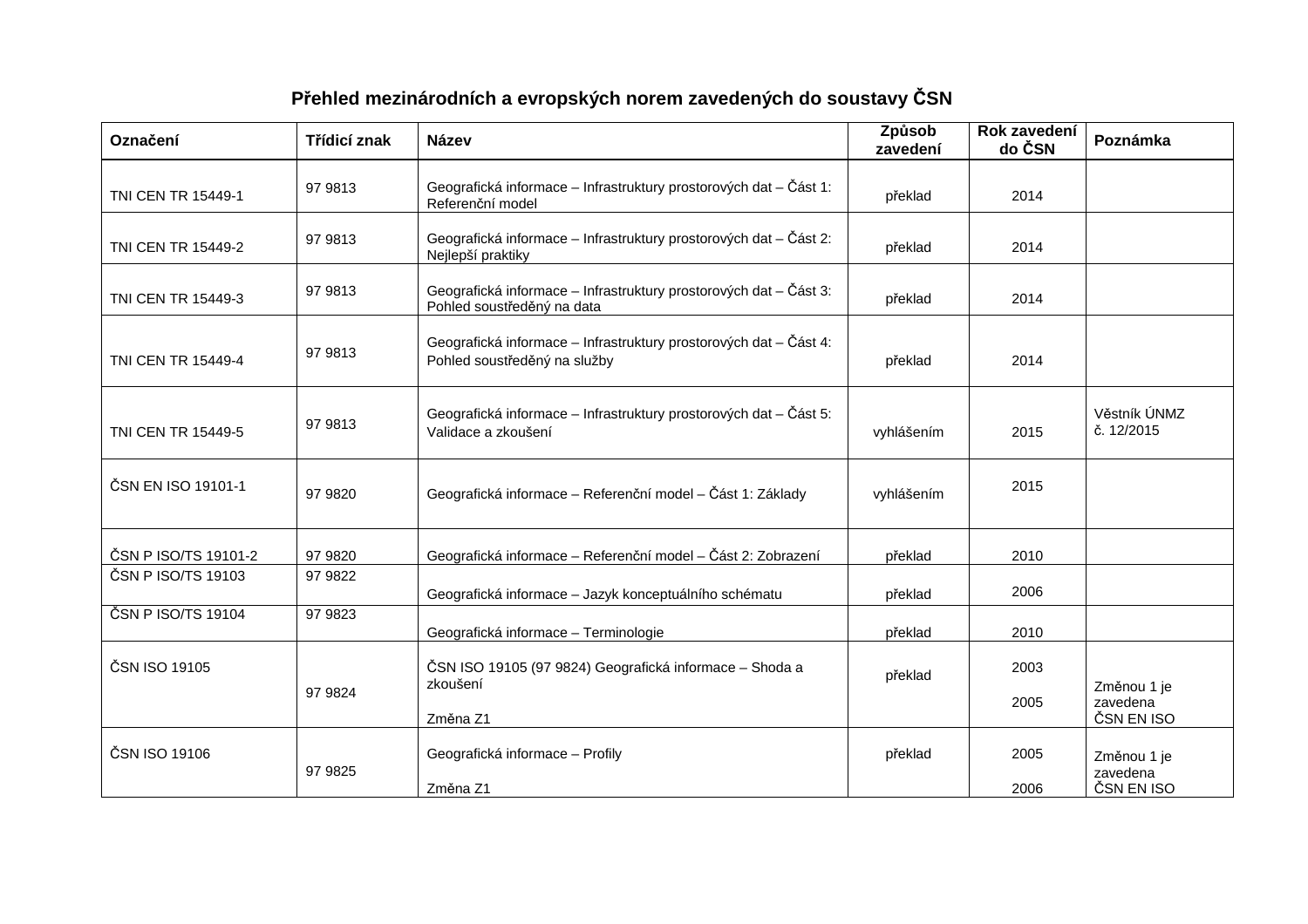| ČSN EN ISO 19107   | 97 9826 | Geografická informace - Prostorové schéma                                                                         | překlad    | 2005 |                        |
|--------------------|---------|-------------------------------------------------------------------------------------------------------------------|------------|------|------------------------|
| ČSN ISO 19108      |         | Geografická informace – Časové schéma                                                                             | překlad    | 2003 |                        |
|                    | 97 9827 | Oprava 1                                                                                                          | překlad    | 2009 | Změnou 1 je            |
|                    |         | Změna Z1                                                                                                          |            | 2005 | zavedena<br>ČSN EN ISO |
| ČSN EN ISO 19109   | 97 9828 | Geografická informace – Pravidla pro aplikační schémata                                                           | překlad    | 2006 |                        |
| ČSN ISO 19110      |         | Geografická informace - Metodologie katalogizace vzhledů jevů                                                     | překlad    | 2006 |                        |
|                    | 97 9829 | Změna Adm.1                                                                                                       | překlad    |      | Změnou 1 je            |
|                    |         | Změna Z1                                                                                                          |            | 2006 | zavedena<br>ČSN EN ISO |
| ČSN EN ISO 19111   | 97 9830 | Geografická informace – Vyjádření prostorových referencí<br>souřadnicemi                                          | překlad    | 2011 |                        |
| ČSN EN ISO 19111-2 | 97 9830 | Geografická informace – Vyjádření prostorových referencí<br>souřadnicemi - Část 2: Rozšíření pro ukazatele hodnot | vyhlášením | 2012 |                        |
| ČSN EN ISO 19112   | 97 9831 | Geografická informace – Vyjádření prostorových referencí<br>geografickými identifikátory                          | překlad    | 2005 |                        |
| ČSN EN ISO 19115-1 | 97 9834 | Geografická informace - Metadata -Část 1: Základy                                                                 | vyhlášením | 2014 |                        |
| ČSN EN ISO 19115-2 | 97 9834 | Geografická informace - Metadata - Část 2: Rozšíření pro data<br>zobrazení a mřížová data                         | překlad    | 2010 |                        |
|                    |         | Geografická informace - Polohové služby                                                                           | překlad    | 2005 | Změnou 1 je            |
| ČSN ISO 19116      | 97 9835 | Změna Z1                                                                                                          |            | 2006 | zavedena<br>ČSN EN ISO |
| ČSN ISO 19117      | 97 9836 | Geografická informace - Zobrazení                                                                                 | překlad    | 2014 |                        |
| ČSN EN ISO 19118   | 97 9837 | Geografická informace - Kódování                                                                                  | překlad    | 2012 |                        |
| ČSN ISO 19119      | 97 9838 | Geografická informace - Služby                                                                                    | překlad    | 2006 |                        |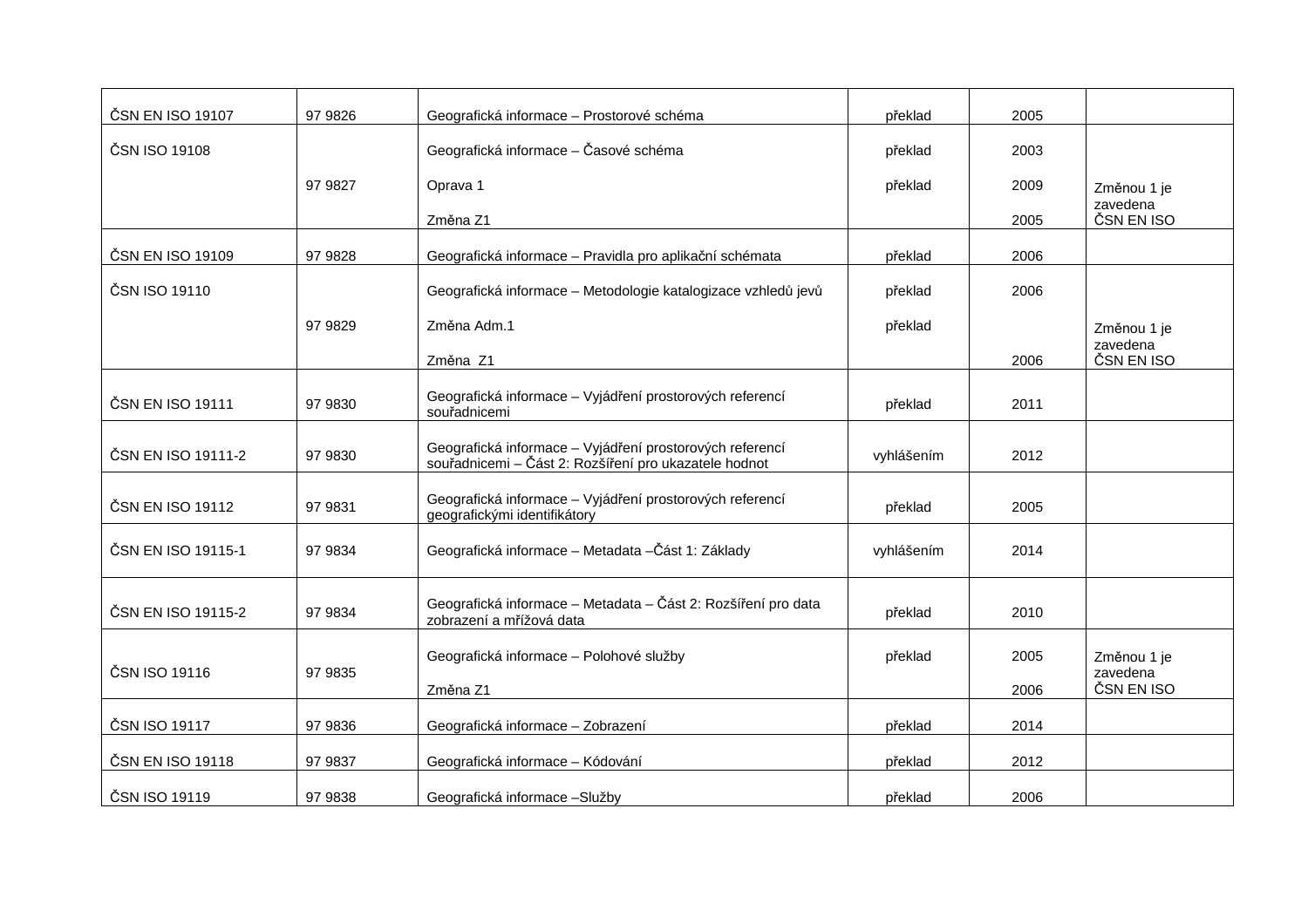|                    |         | Změna Adm.1<br>Změna Z1                                                                                    |            | 2012<br>2006 | Změnou 1 je<br>zavedena<br>ČSN EN ISO |
|--------------------|---------|------------------------------------------------------------------------------------------------------------|------------|--------------|---------------------------------------|
| ČSN 97 9839        | 97 9839 | Geografická informace - Funkční normy                                                                      |            | 2003         |                                       |
| ČSN 97 9840        | 97 9840 | Geografická informace - Obrazová a mřížová data                                                            |            | 2003         |                                       |
| ČSN P ISO/TS 19129 | 97 9841 | Geografická informace - Rámec dat zobrazení, mřížových dat a<br>dat pokrytí                                | překlad    | 2012         |                                       |
| ČSN ISO 19123      | 97 9842 | Geografická informace - Schéma pro geometrii a funkce pokrytí<br>Změna Z1                                  | překlad    | 2007<br>2007 | Změnou 1 je<br>zavedena<br>ČSN EN ISO |
| ČSN ISO 19125-1    | 97 9844 | Geografická informace – Přístup k jednoduchým vzhledům jevů –<br>Část 1: Společná architektura<br>Změna Z1 | překlad    | 2005<br>2006 | Změnou 1 je<br>zavedena<br>ČSN EN ISO |
| ČSN ISO 19125-2    | 97 9844 | Geografická informace – Přístup k jednoduchým vzhledům jevů –<br>Část 2: Volba SQL<br>Změna Z1             | překlad    | 2005<br>2006 | Změnou 1 je<br>zavedena<br>ČSN EN ISO |
| ČSN EN ISO 19126   | 97 9845 | Geografická informace - Pojmové slovníky vzhledů a registry                                                | překlad    | 2012         |                                       |
| ČSN P ISO/TS 19127 | 97 9846 | Geografická informace – Geodetické kódy a parametry                                                        | překlad    | 2006         |                                       |
| ČSN EN ISO 19146   | 97 9846 | Geografická informace – Mezidoménové slovníky                                                              | vyhlášením | 2011         |                                       |
| ČSN EN ISO 19133   | 97 9847 | Geografická informace - Služby založené na místě - Sledování a<br>navigace                                 | překlad    | 2014         |                                       |
| ČSN EN ISO 19128   | 97 9848 | Geografická informace - Rozhraní webového mapového serveru                                                 | vyhlášením | 2008         |                                       |
| ČSN P ISO/TS 19130 | 97 9849 | Geografická informace - Modely zobrazovacích senzorů pro<br>určení geopolohy                               | překlad    | 2012         |                                       |
| ČSN EN ISO 19131   | 97 9850 | Geografická informace - Specifikace datového produktu                                                      | překlad    | 2010         |                                       |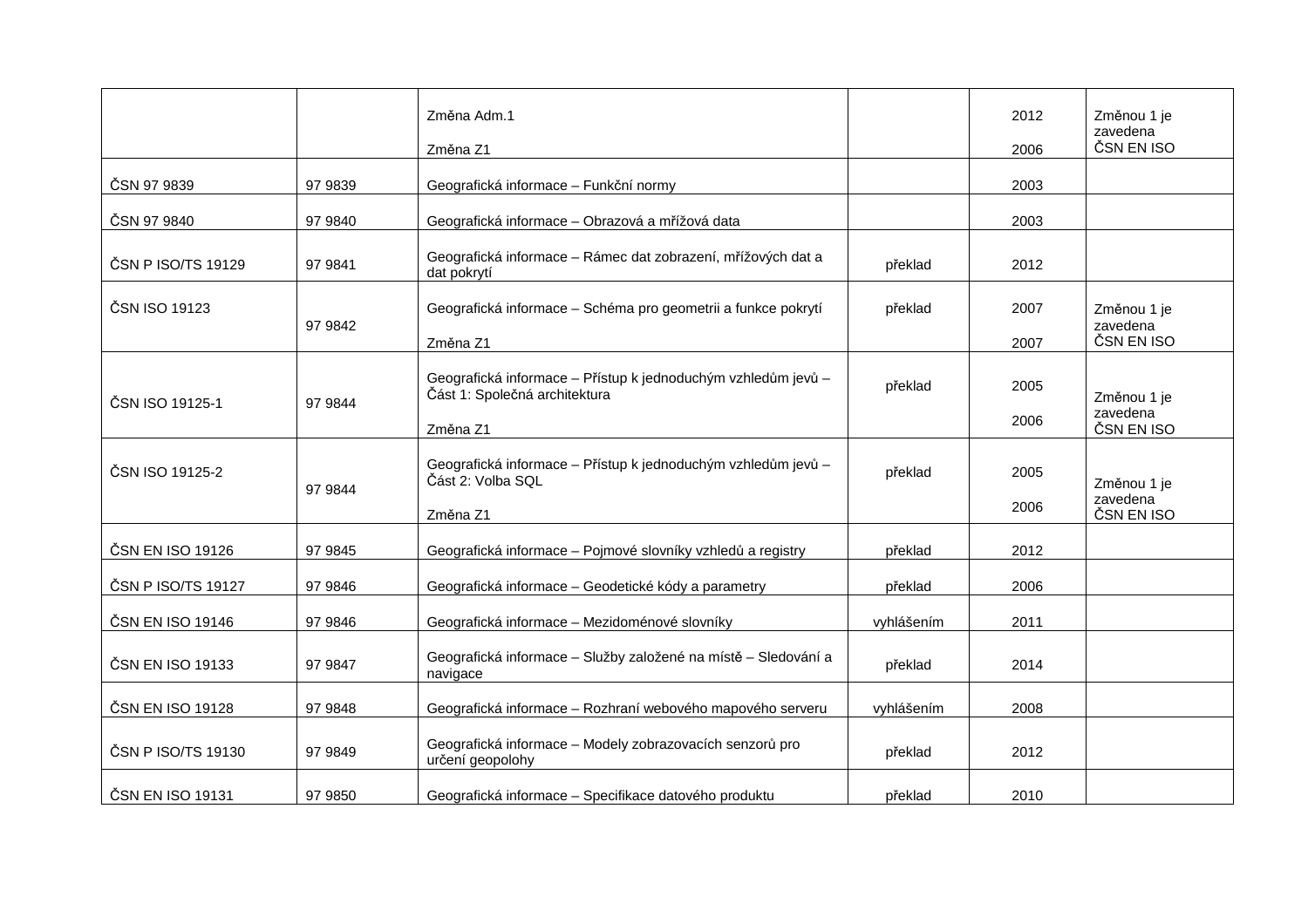|                        |         | Změna Adm.1                                                                                  | vyhlášením | 2012 |  |
|------------------------|---------|----------------------------------------------------------------------------------------------|------------|------|--|
| ČSN EN ISO 19134       | 97 9850 | Geometrická informace - Na lokalizaci založené služby -<br>Multimodální trasování a navigace | vyhlášením | 2009 |  |
| ČSN EN ISO 19132       | 97 9851 | Geografická informace - Na lokalizaci založené služby -<br>Referenční model                  | vyhlášením | 2009 |  |
| ČSN EN ISO 19135       | 97 9855 | Geografická informace - Postupy registrace položek                                           | překlad    | 2012 |  |
| ČSN EN ISO 19136       | 97 9856 | Geografická informace – Geografický značkovací jazyk(GML)                                    | překlad    | 2011 |  |
| ČSN EN ISO 19137       | 97 9857 | Geografická informace - Jádrový profil prostorového schématu                                 | překlad    | 2013 |  |
| ČSN P ISO/TS 19138     | 97 9858 | Geografická informace - Míry kvality dat                                                     | překlad    | 2010 |  |
| ČSN P CEN ISO/TC 19139 | 97 9859 | Geografická informace - Metadata - Implementace schématu<br><b>XML</b>                       | překlad    | 2011 |  |
| ČSN EN ISO 19141       | 97 9861 | Geografická informace - Schéma pro pohybující se vzhledy                                     | vyhlášením | 2010 |  |
| ČSN EN ISO 19142       | 97 9862 | Geografická informace – Webová služba vzhledů                                                | vyhlášením | 2012 |  |
| ČSN EN ISO 19143       | 97 9863 | Geografická informace - Filtr kódování                                                       | vyhlášením | 2012 |  |
| ČSN EN ISO 19144-1     | 97 9864 | Geografická informace - Klasifikace - Část 1: Klasifikace struktury<br>systému               | vyhlášením | 2012 |  |
|                        |         | Oprava 1                                                                                     | vyhlášením | 2013 |  |
| ČSN EN ISO 19148       | 97 9868 | Geografická informace - Lineární odkazy                                                      | vyhlášením | 2012 |  |
| ČSN EN ISO 6709        | 97 9870 | Normativní reprezentace geografického bodového místa<br>souřadnicemi                         | překlad    | 2013 |  |
| ČSN EN ISO 19152       | 97 9872 | Geografická informace - Model domény Správa pozemků (LADM)                                   | překlad    | 2014 |  |